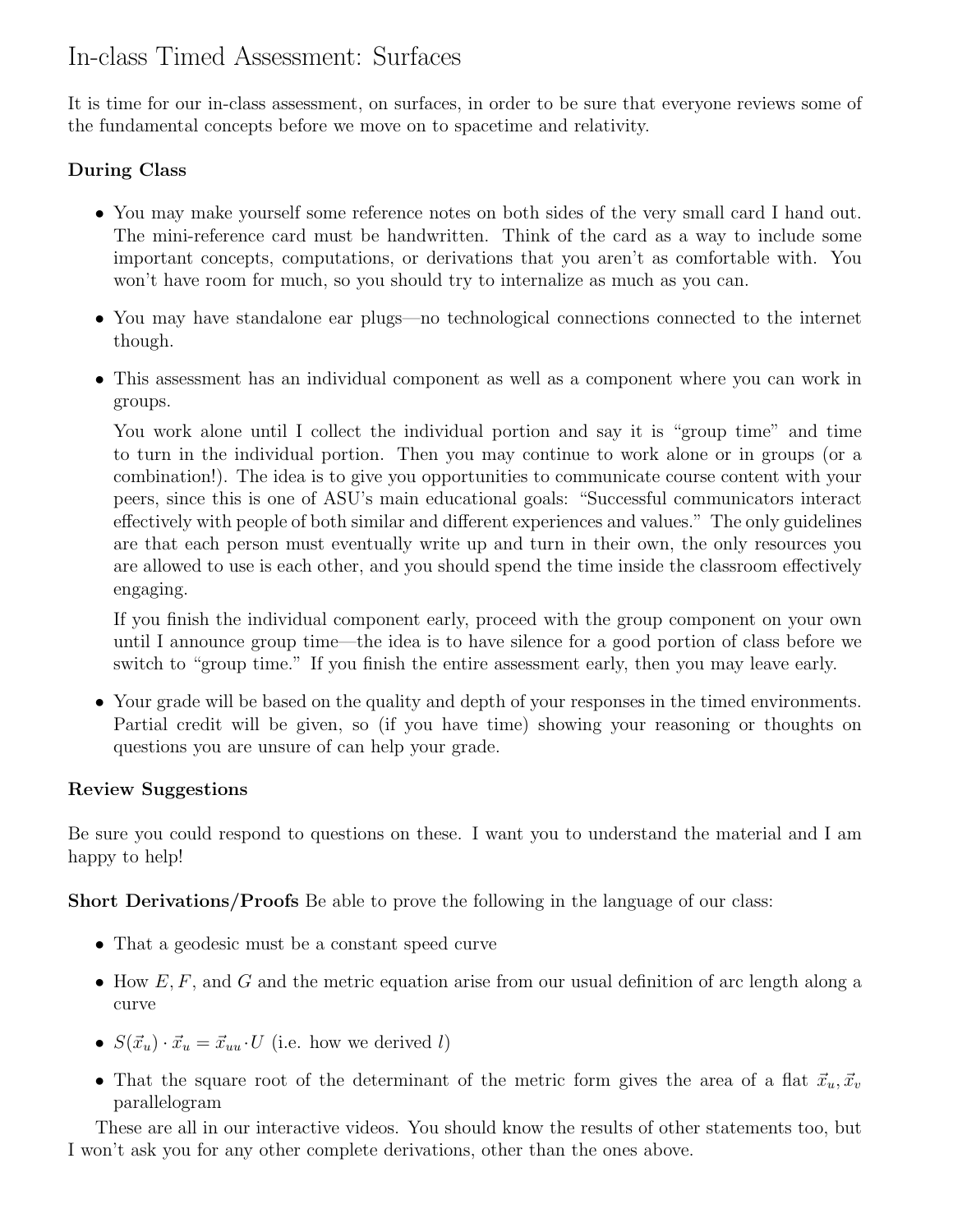Calculations and Interpretations By-hand computations and interpretations, like

- Finding  $\vec{x}_u$  and  $\vec{x}_v$  for a surface
- Using F to determine whether  $\vec{x}_u$  and  $\vec{x}_v$  are perpendicular  $(F = 0)$ .
- For the plane and the cylinder (where the computations are quicker), finding the curvature vector of a curve  $\vec{\kappa}_{\alpha} =$  $\check{T}'(t)$  $|\alpha'(t)|$ , a unit normal to a surface  $U = \frac{\vec{x}_u \times \vec{x}_v}{\vec{x}_u + \vec{x}_v}$  $|\vec{x}_u \times \vec{x}_v|$ , the normal curvature  $\vec{\kappa}_n = (U \cdot \vec{\kappa}_\alpha)U$  and the geodesic curvature  $\vec{\kappa}_g = \vec{\kappa}_\alpha - \vec{\kappa}_n$  (what curvature is left over, if anything, for the bug to feel) for a curve.
- Sketch and label the curvature vector to a curve on a surface, normal curvature, and geodesic curvature and use that to identify if the curve is a geodesic or not
- Substituting parameters into a surface to show and identify a curve on the surface, like  $x(t, t)$ .
- Interpreting whether curves on a surface are geodesics via
	- a) a given geodesic curvature
	- b) a covering argument, if one applies
	- c) geometric/physical or other arguments such as those relating to symmetry of feet
	- d) geometric/physical arguments about whether the curvature vector is completely in the normal direction or not. [For example, for a circle on a surface, we know the curvature vector of any circle points to the center of the circle. Combine this with intuition about the normal to a surface to say whether the curvature vector is parallel to the normal and hence gives a geodesic (or not)]
	- e) Looking at output from Maple, a visualization or numerical vectors, and interpreting it
- Finding or being presented with  $E, F$  and  $G$  and interpreting whether the Pythagorean theorem holds  $(E = G = 1, F = 0)$  or not
- For the plane and the cylinder (where the computations are quicker), computing I, II,  $K$ , and the shape operator
- Given  $K$ , interpreting what it tells us intuitively about the surface and being able to roughly sketch (for  $K < 0, K = 0$  and  $K > 0$ )

#### Fill in the Blank/Short Answer There will be some short answer questions, such as:

- questions similar to previous polling questions, video interactions, matching activity questions, or other activities from class where you fill in a blank instead. For instance,
	- $\circ$   $E = \_$
	- $\circ \vec{x}_u \cdot \vec{x}_u = \_$
	- normal curvature components of a curve =